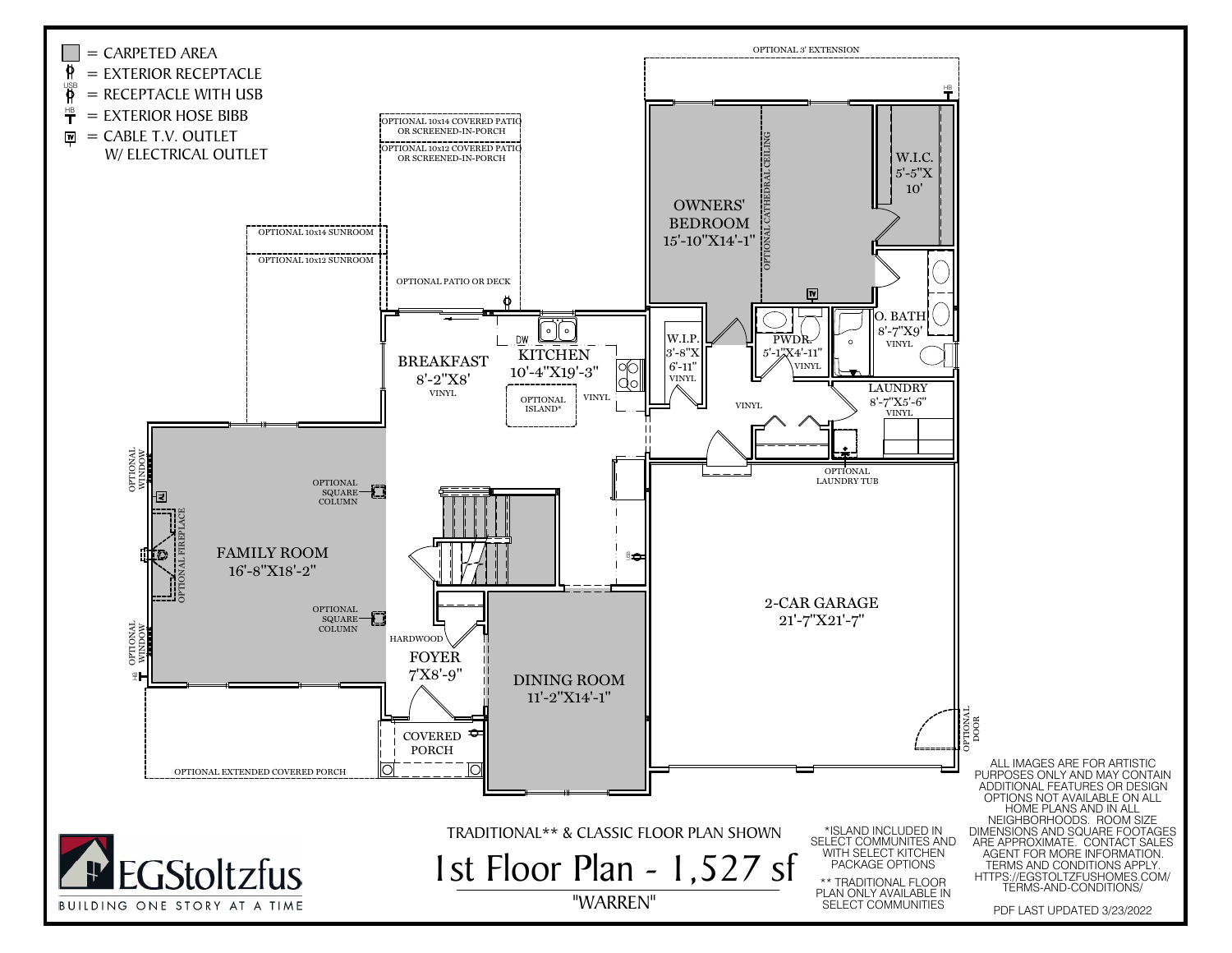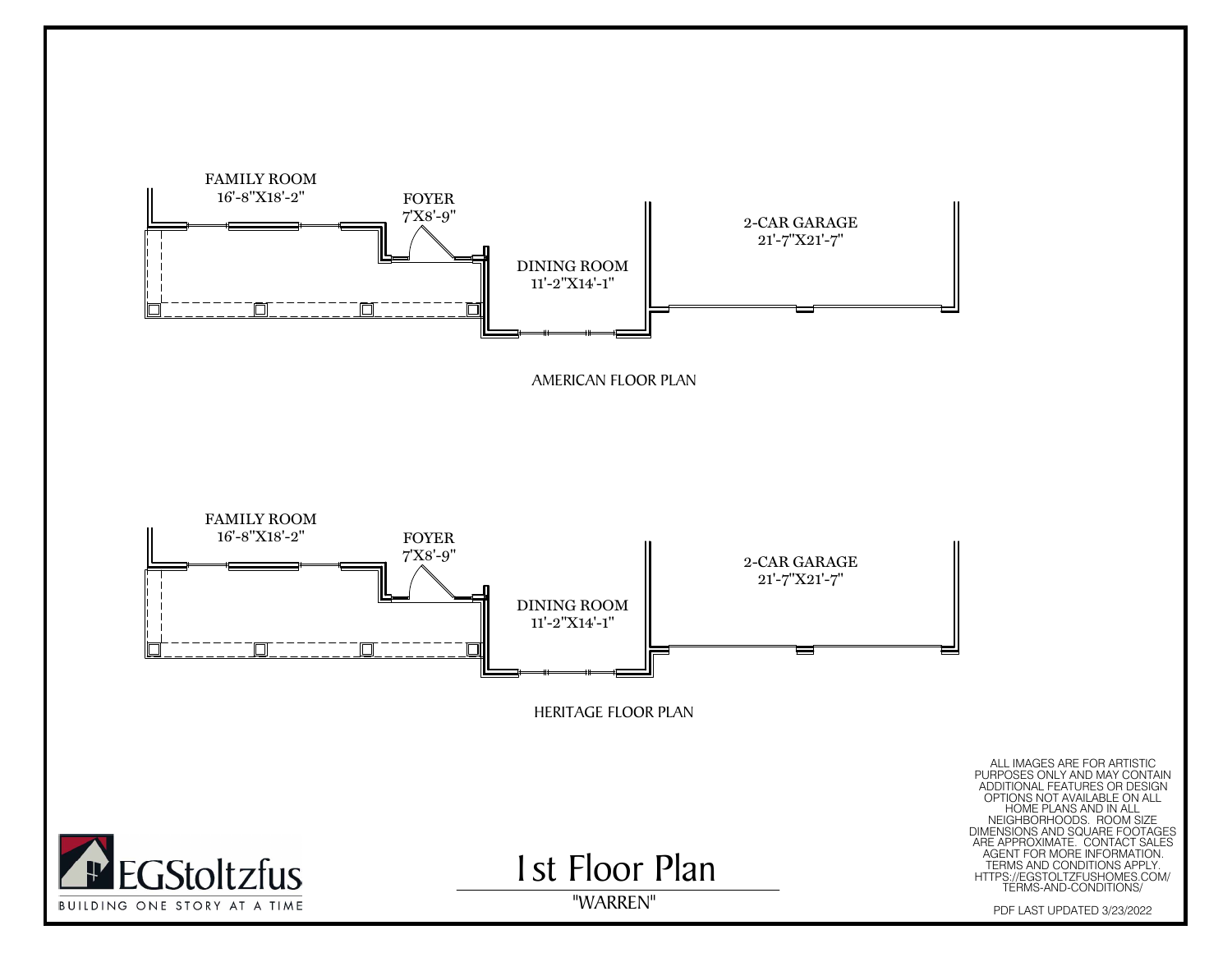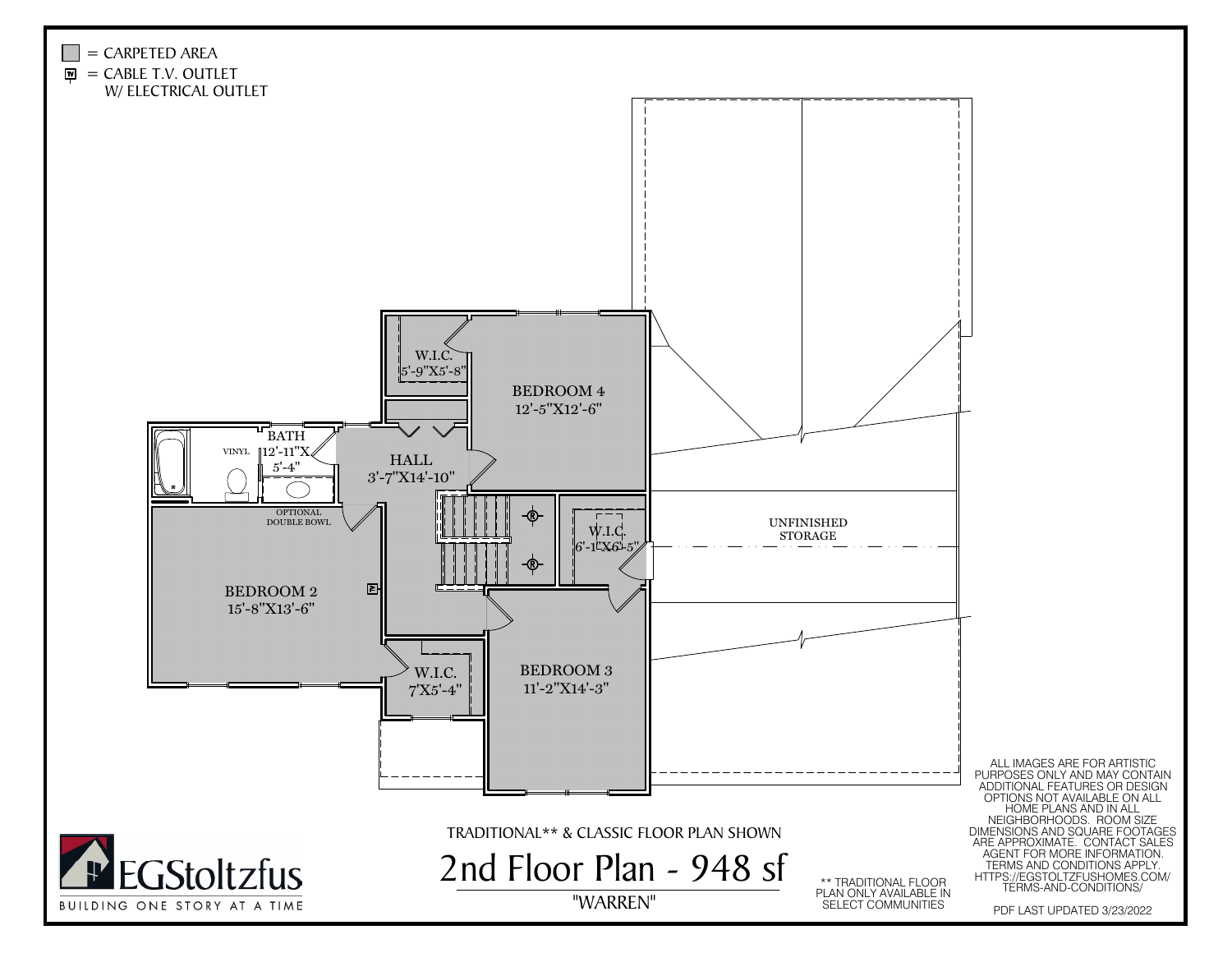

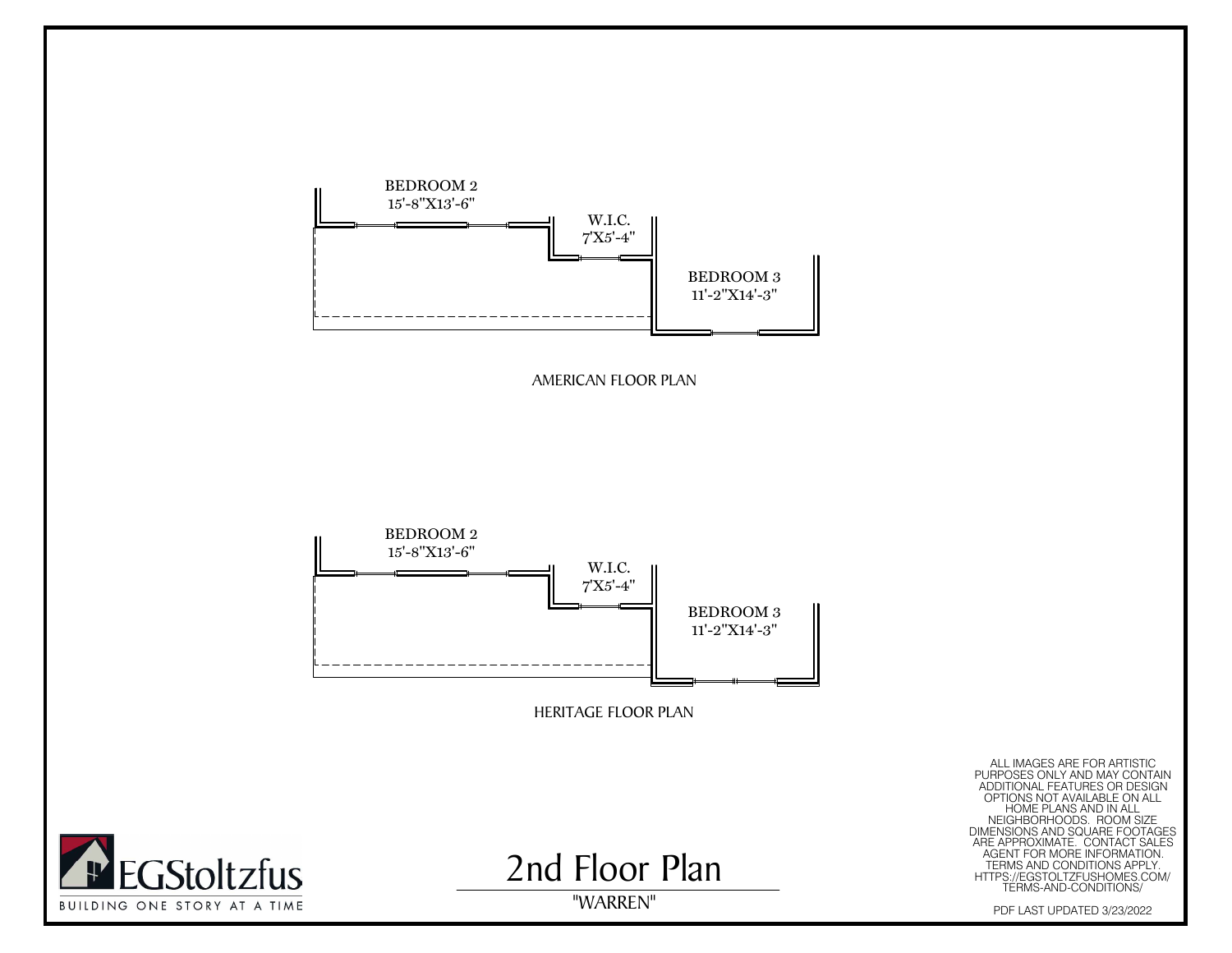

PURPOSES ONLY AND MAY CONTAIN<br>ADDITIONAL FEATURES OR DESIGN

I st Floor Options

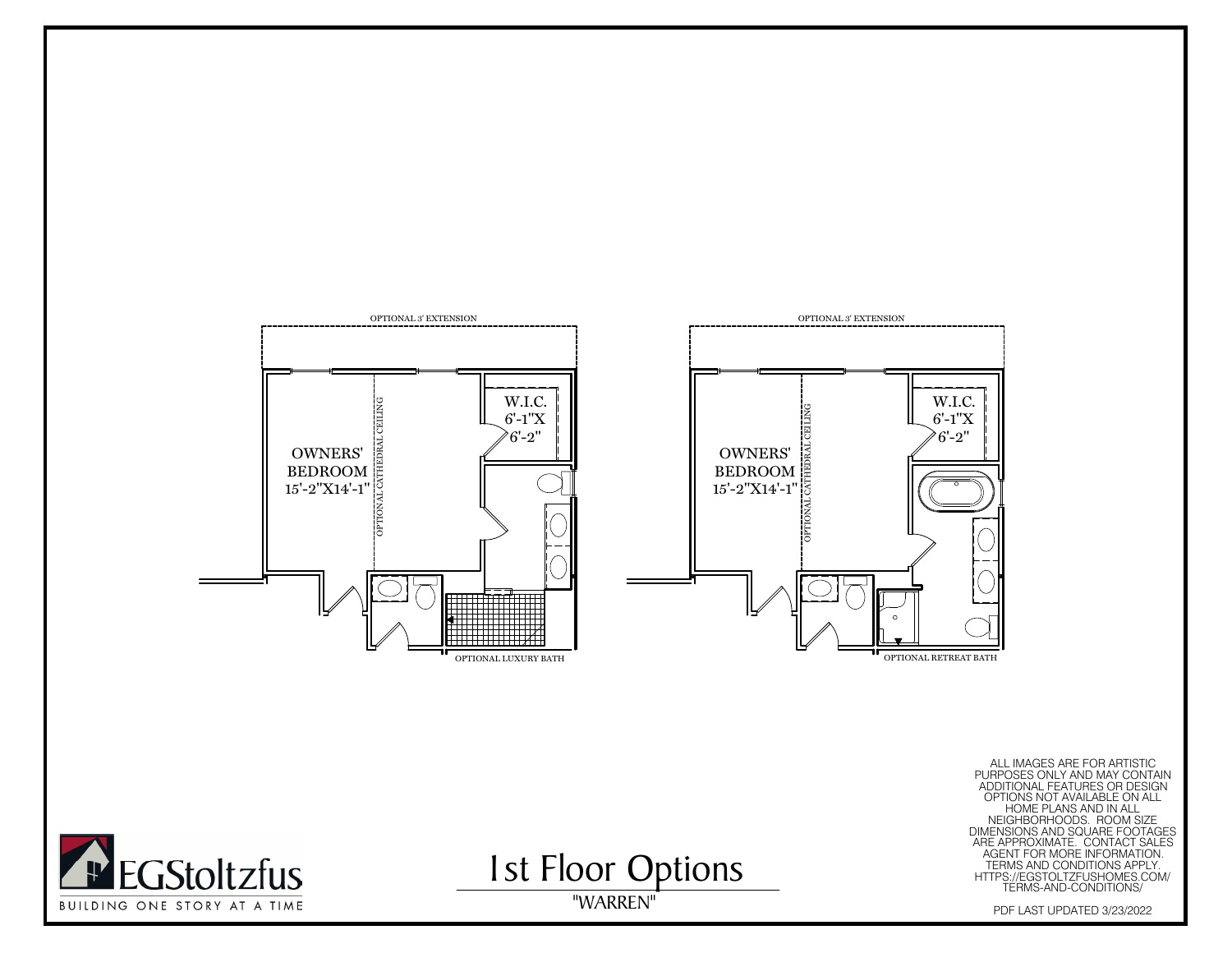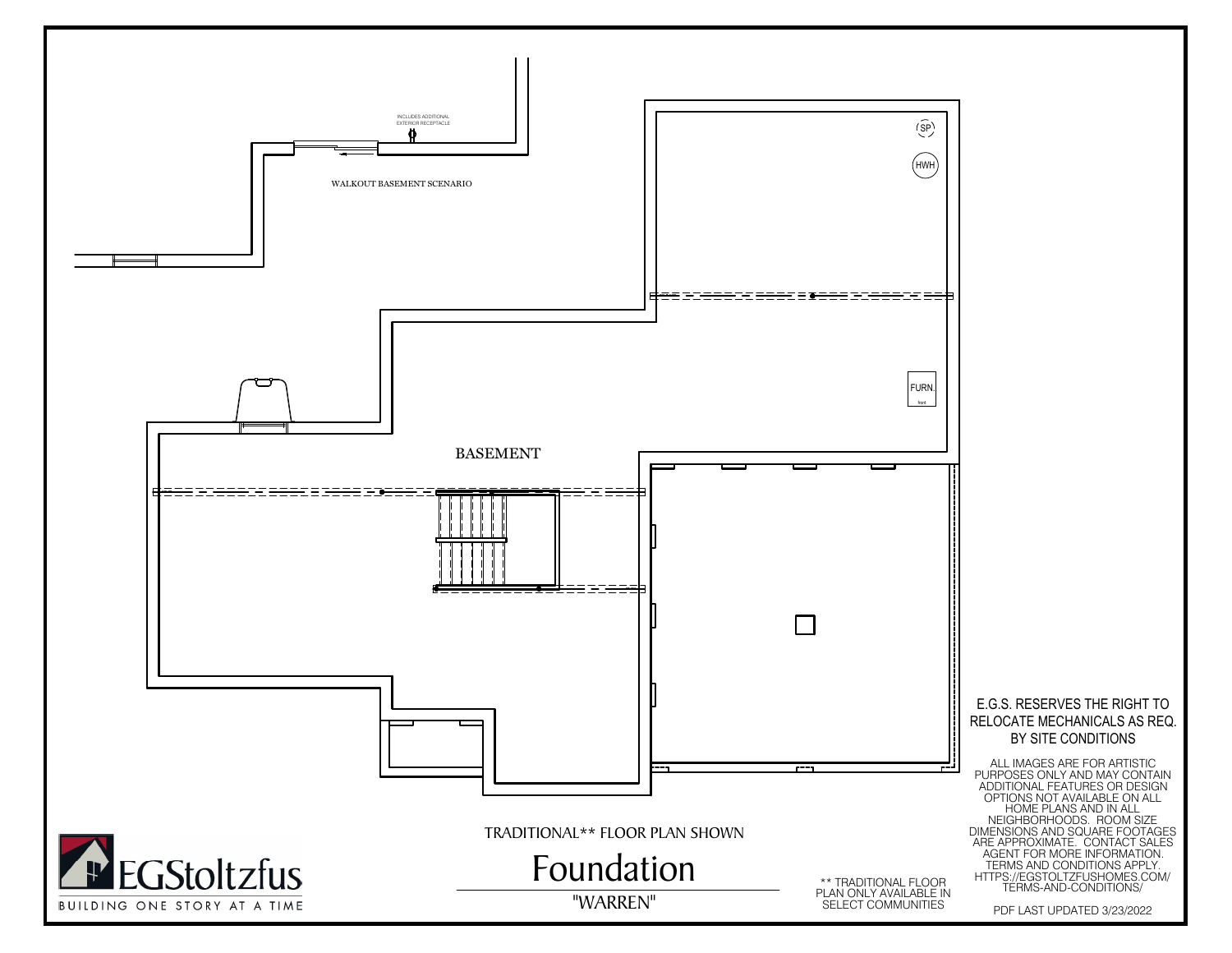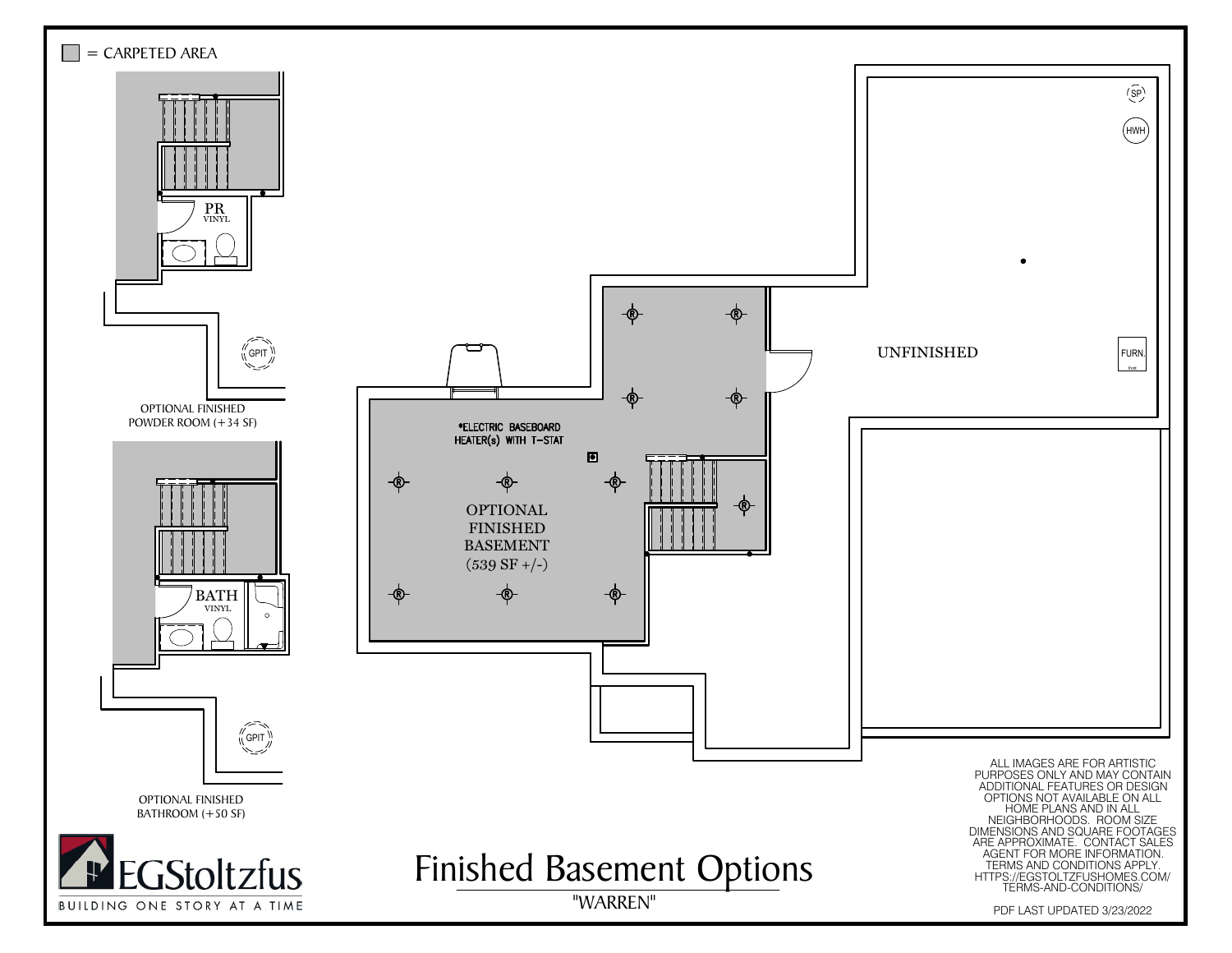